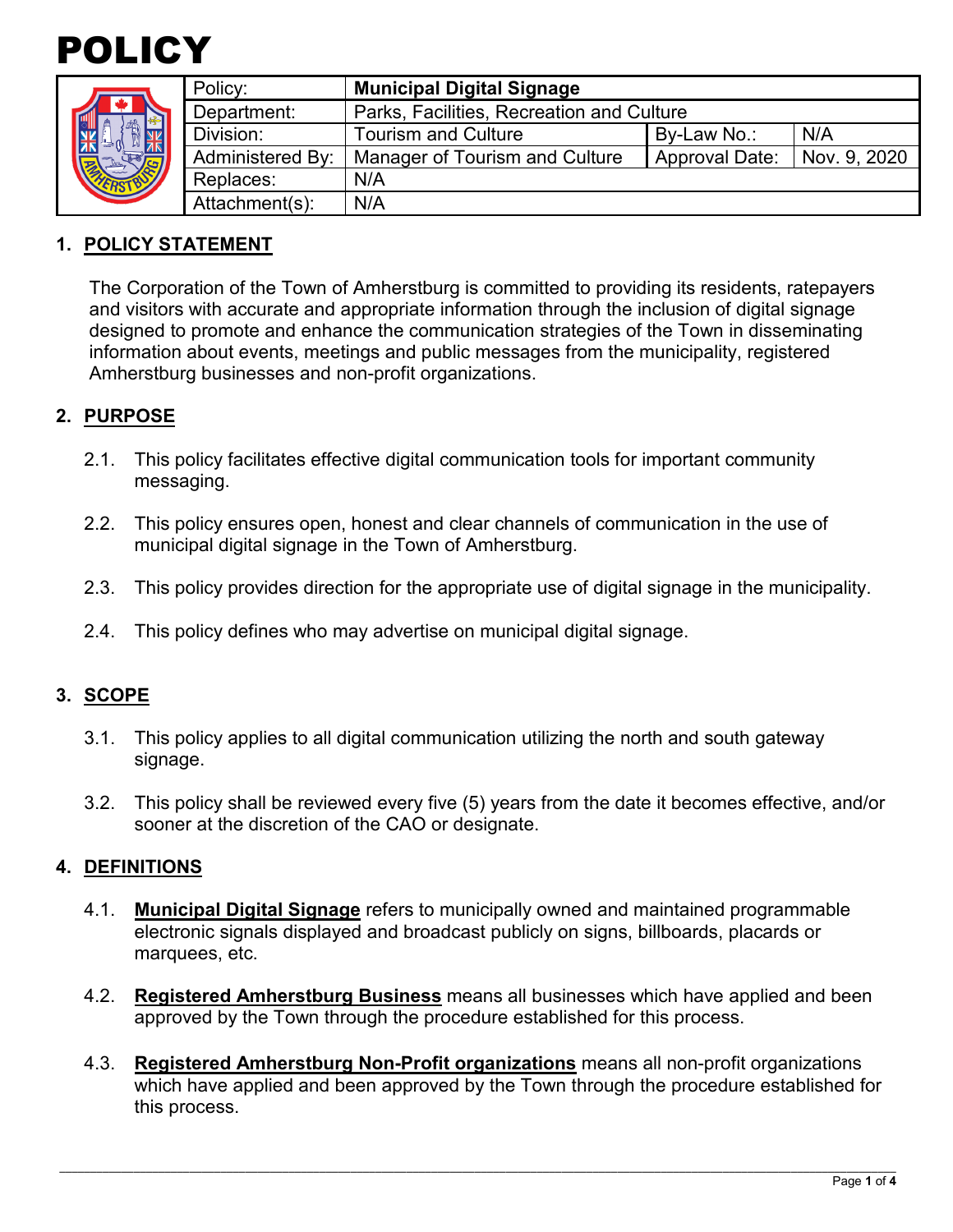Common definitions, acronyms, and terms are available in the Glossary located on the Town's Policies webpage.

## **5. INTERPRETATIONS**

Any reference in this policy to any statute or any section of a statute shall, unless expressly stated, be deemed to be reference to the statute as amended, restated or re-enacted from time to time. Any references to a by-law or Town policy shall be deemed to be a reference to the most recent passed policy or by-law and any replacements thereto.

### **6. GENERAL CONDITIONS**

#### 6.1. **Content on Municipal Digital Signage**

- 6.1.1. Municipal digital signage convey information to the public as a representation of the municipality, and therefore will be operated in a manner that represents Amherstburg positively.
	- 6.1.1.1. The following information shall not be permitted to be posted on municipal digital signage:
		- a. Fund-raising announcements for causes that are not directly supported and formally endorsed by the Town of Amherstburg;
		- b. Promotion of political, factional or religious viewpoints;
		- c. False, misleading or deceptive messages;
		- d. Messages expressing discriminatory views pursuant to the *Ontario Human Rights Code*;
		- e. Material that is protected by copyright without the express written permission of the copyright holder;
		- f. Messages advocating/encouraging the consumption of alcohol, tobacco, marijuana, or drugs;
		- g. Messages advocating/encouraging the participation in gambling or games of chance;
		- h. Material that may violate individuals' privacy;
		- i. Events and/or functions open only to members of an organization.
- 6.1.2. Information conveyed on municipal digital signage is available for review in an accessible format on the Town webpage.

#### 6.2. **Appearance, Use and Functionality of Municipal Digital Signage**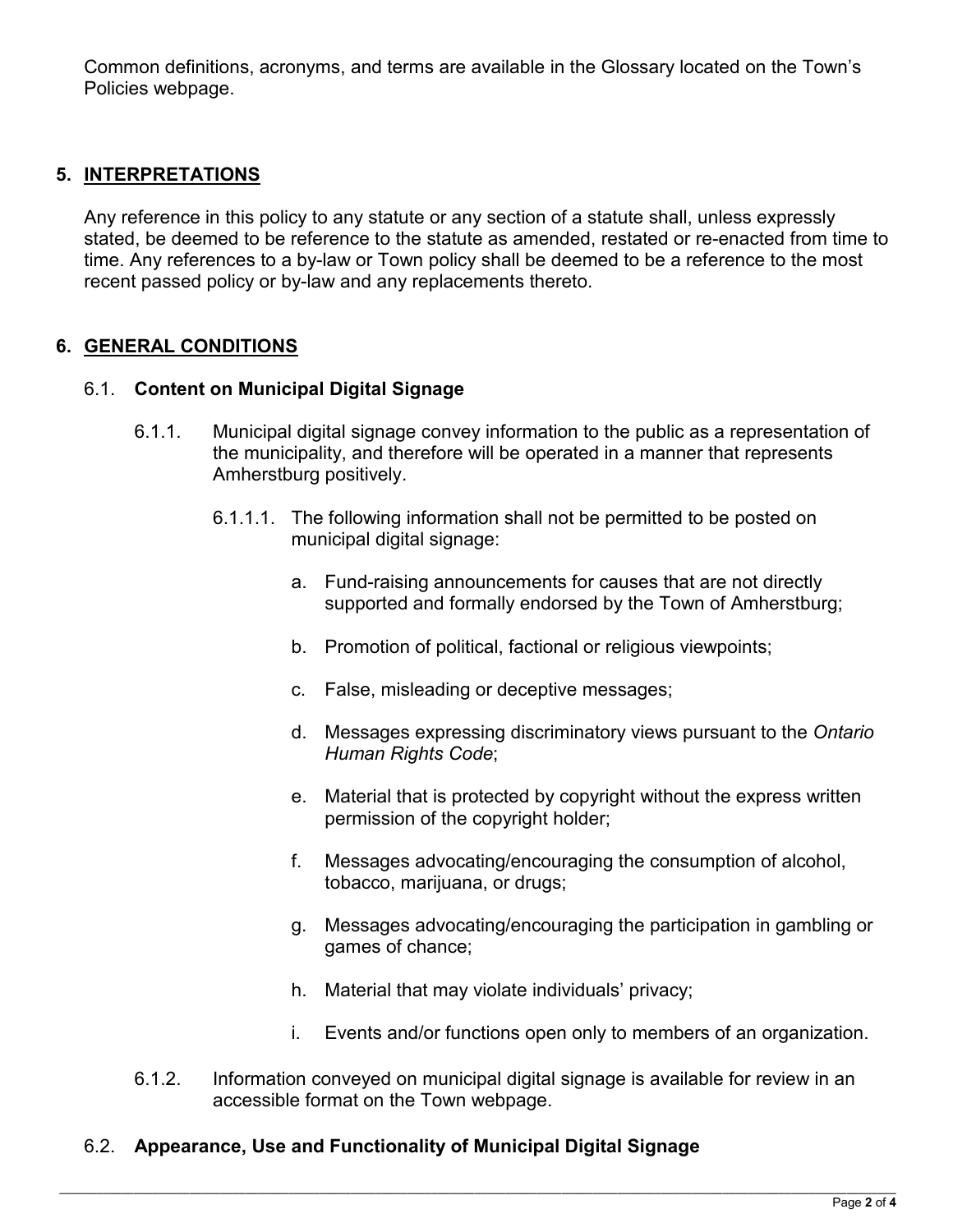- 6.2.1. The municipality may utilize its municipal digital signage to thank sponsors for supporting town events.
- 6.2.2. The municipality is not liable for power outages or other acts beyond its control which affect the ability to utilize municipal digital signage to convey information on behalf of third parties.
- 6.2.3. Messages may be edited for clarity and conformity to the requirements of the medium.
- 6.2.4. The municipality offers no guarantee with respect to the appearance of any conveyance of information on municipal digital signage, or the length of time that a message will be displayed.
- 6.2.5. Appearance of messages are subject to constraints of priorities, as well as electronic and mechanical limitations.
	- 6.2.5.1. The following priority system shall be utilized in selecting messages to be posted:
		- a. Emergency messages (in the event of an emergency, the Town reserves the right to suspend all messages and use signage for emergency purposes only);
		- b. Messages from the Town of Amherstburg;
		- c. Paid programming by Amherstburg registered businesses in the promotion of the business (not in the sale of products);
		- d. Community events and messages hosted and/or sponsored by registered Amherstburg non-profit organizations.
- 6.2.6. Messages unrelated to municipal affairs or initiatives shall not state, insinuate and/or imply the endorsement and/or approval of the Town of Amherstburg, the Amherstburg Fire Department or the Amherstburg Detachment of the Windsor Police Service.

#### 6.3. **Application**

- 6.3.1. All applicants must pay the application processing fee in accordance with the User Fee By-law prior to being considered.
- 6.3.2. Requests to utilize municipal digital signage will only be considered from registered Amherstburg businesses and/or registered non-profit organizations.
- 6.3.3. Registered Amherstburg businesses and non-profit organizations shall:
	- 6.3.3.1. Register through the Town of Amherstburg Municipal Digital Signage program;